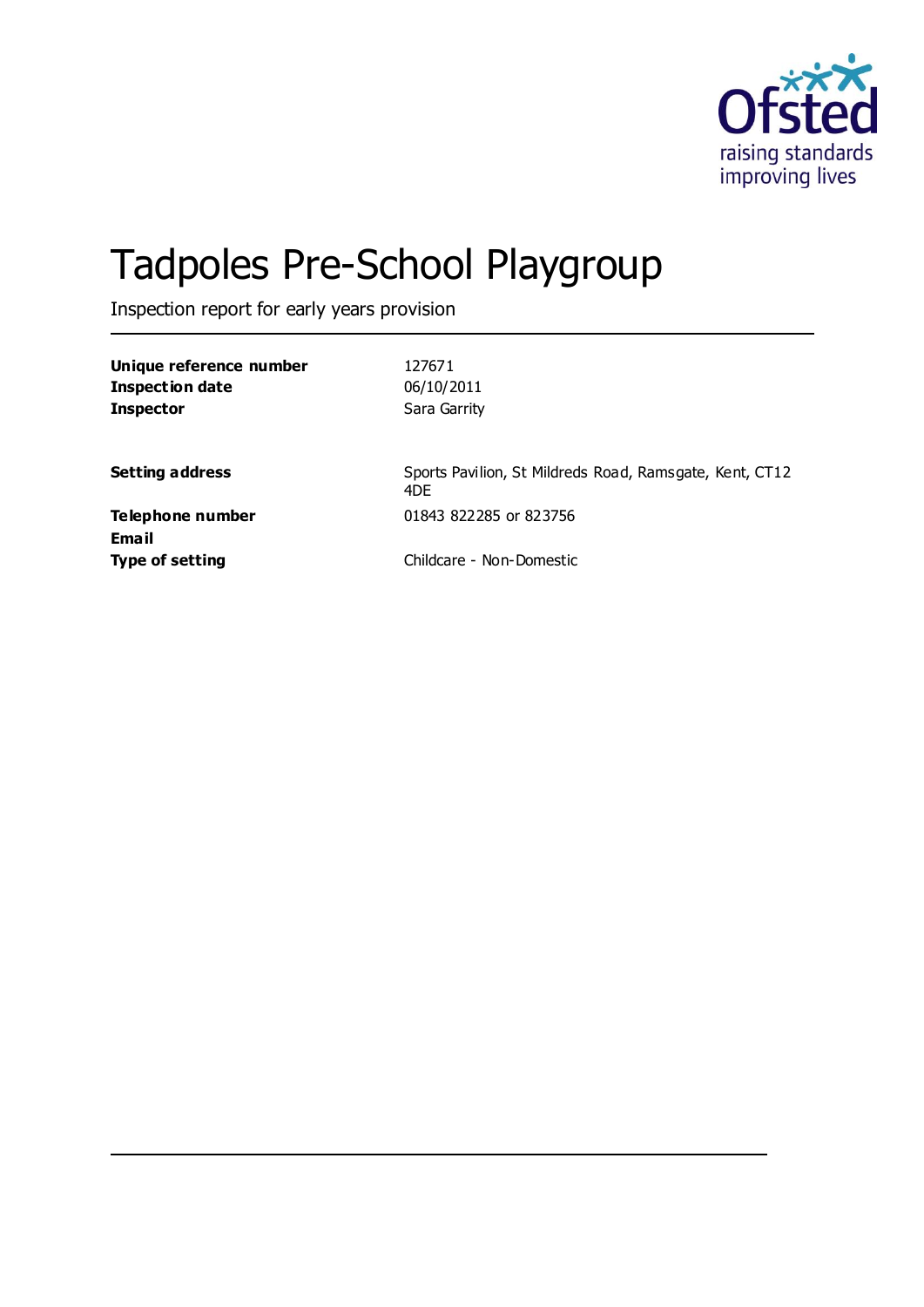The Office for Standards in Education, Children's Services and Skills (Ofsted) regulates and inspects to achieve excellence in the care of children and young people, and in education and skills for learners of all ages. It regulates and inspects childcare and children's social care, and inspects the Children and Family Court Advisory Support Service (Cafcass), schools, colleges, initial teacher training, work-based learning and skills training, adult and community learning, and education and training in prisons and other secure establishments. It assesses council children's services, and inspects services for looked after children, safeguarding and child protection.

If you would like a copy of this document in a different format, such as large print or Braille, please telephone 0300 123 1231, or email enquiries@ofsted.gov.uk.

You may copy all or parts of this document for non-commercial educational purposes, as long as you give details of the source and date of publication and do not alter the information in any way.

T: 0300 123 1231 Textphone: 0161 618 8524 E: enquiries@ofsted.gov.uk W: [www.ofsted.gov.uk](http://www.ofsted.gov.uk/)

© Crown copyright 2011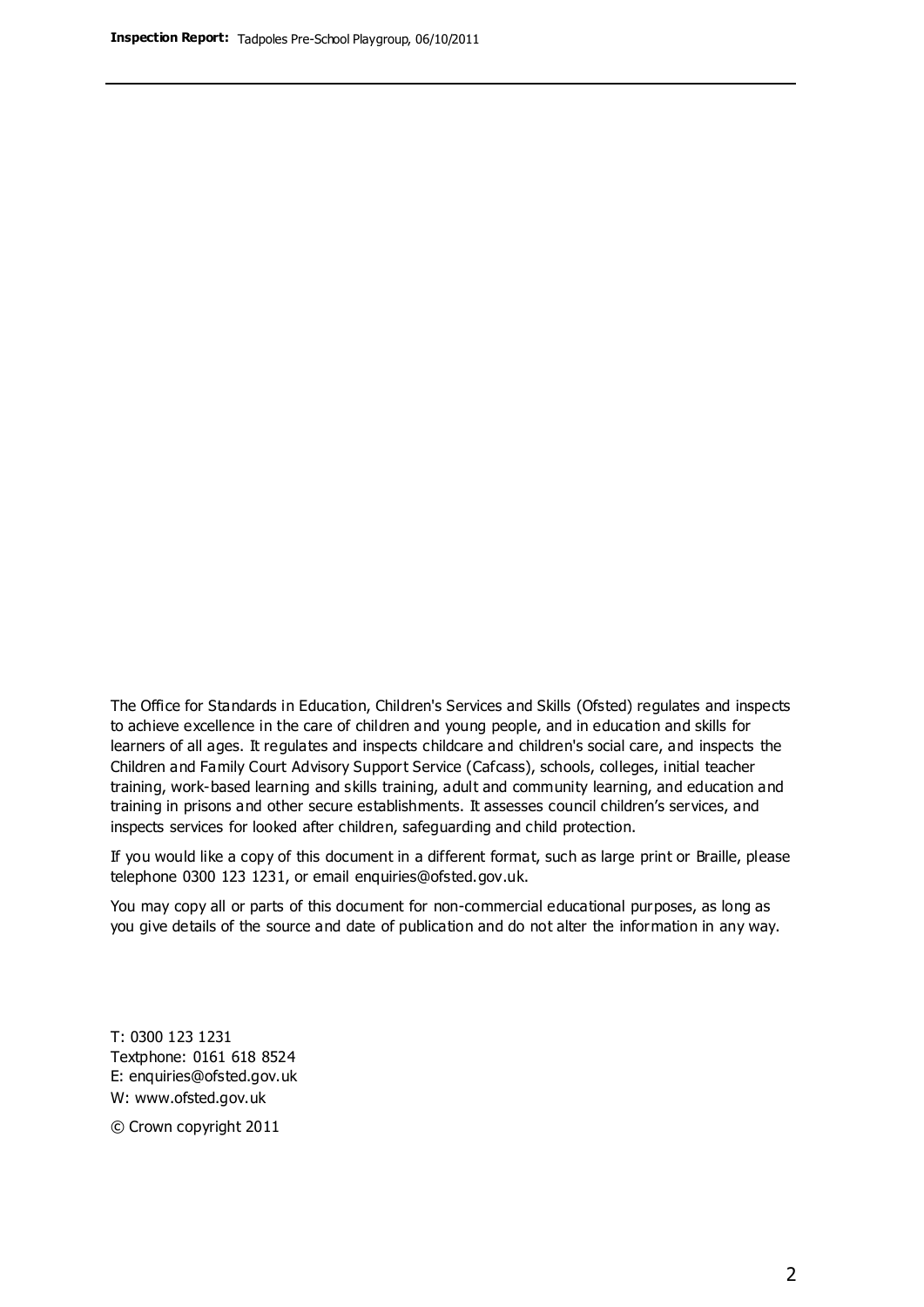## **Introduction**

This inspection was carried out by Ofsted under Sections 49 and 50 of the Childcare Act 2006 on the quality and standards of the registered early years provision. 'Early years provision' refers to provision regulated by Ofsted for children from birth to 31 August following their fifth birthday (the early years age group). The registered person must ensure that this provision complies with the statutory framework for children's learning, development and welfare, known as the *Early* Years Foundation Stage.

The provider must provide a copy of this report to all parents with children at the setting where reasonably practicable. The provider must provide a copy of the report to any other person who asks for one, but may charge a fee for this service (The Childcare (Inspection) Regulations 2008 regulations 9 and 10).

The setting also makes provision for children older than the early years age group which is registered on the voluntary and/or compulsory part(s) of the Childcare Register. This report does not include an evaluation of that provision, but a comment about compliance with the requirements of the Childcare Register is included in Annex B.

Please see our website for more information about each childcare provider. We publish inspection reports, conditions of registration and details of complaints we receive where we or the provider take action to meet the requirements of registration.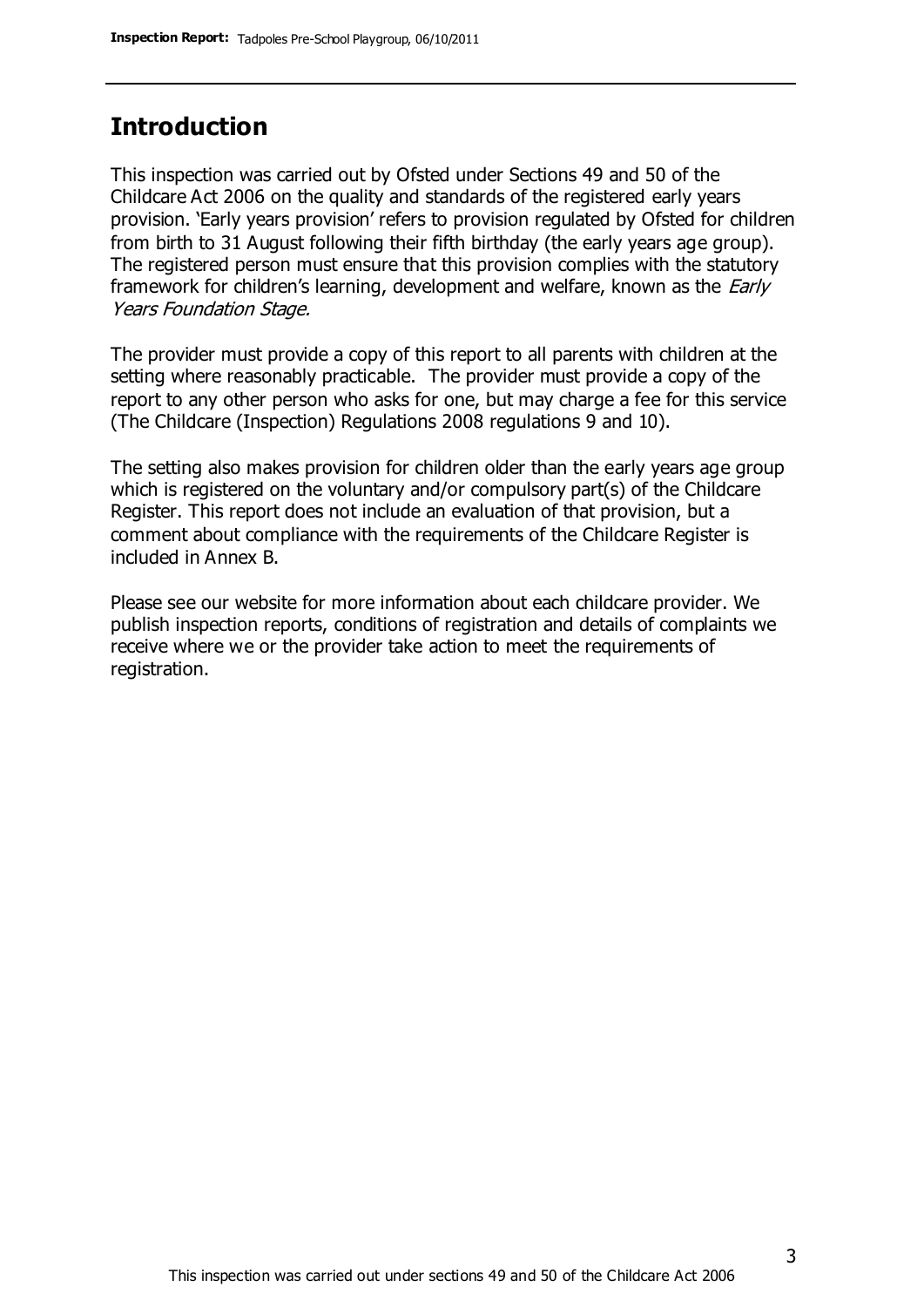# **Description of the setting**

Tadpoles Pre-School is a privately owned pre-school and opened in 1995. It operates from the sports pavilion in Minster, Kent and has the sole use of a fenced off area of the recreation ground. Other community groups use the hall when the pre-school is not operating, therefore equipment is stored away daily. The preschool serves the local rural community and is located next to the local primary school. It is registered on the Early Years Register and both the compulsory and voluntary parts of the Childcare Register for a total of 20 children. There are currently 26 children on roll aged from two years to four years. It is funded to provide free early education to children aged two, three and four years. The preschool supports children with special educational needs and/or disabilities and those learning English as an additional language. It is open Monday to Friday from 9am to 12pm, for 38 weeks of the year. It also offers an afternoon session on Tuesdays from 1pm to 15.30pm, during the spring and summer terms. The preschool employs six staff. Of these, one holds a Degree in Early Years and Education, five hold a relevant National Vocational Qualification at level 2 or 3, with one working towards a childcare qualification.

## **The overall effectiveness of the early years provision**

Overall the quality of the provision is good.

The pre-school offers an extremely well-planned and stimulating environment, which reflects the interests of all the children attending. Staff support children very well overall, so most needs are met effectively and they make at least good progress in their learning. Children behave well and have strong friendships with one another and trusting relationships with adults. Staff constantly review practice generally doing so accurately, and demonstrate a good ability to maintain continuous improvement. Extremely strong partnerships with parents are evident. The pre-school has developed excellent links with outside agencies, local schools, as well as the wider community to provide the best possible outcomes for children.

# **What steps need to be taken to improve provision further?**

To further improve the early years provision the registered person should:

- review the use of the 'key person' system at the start of sessions to provide a better balance between meeting the needs of parents wishing to talk with staff and those of children, so that children receive the reassurance and support they need if feeling anxious, unsettled or unsure
- $\bullet$  extend the risk assessment to cover anything with which a child may come into contact, with specific reference to the kitchen area.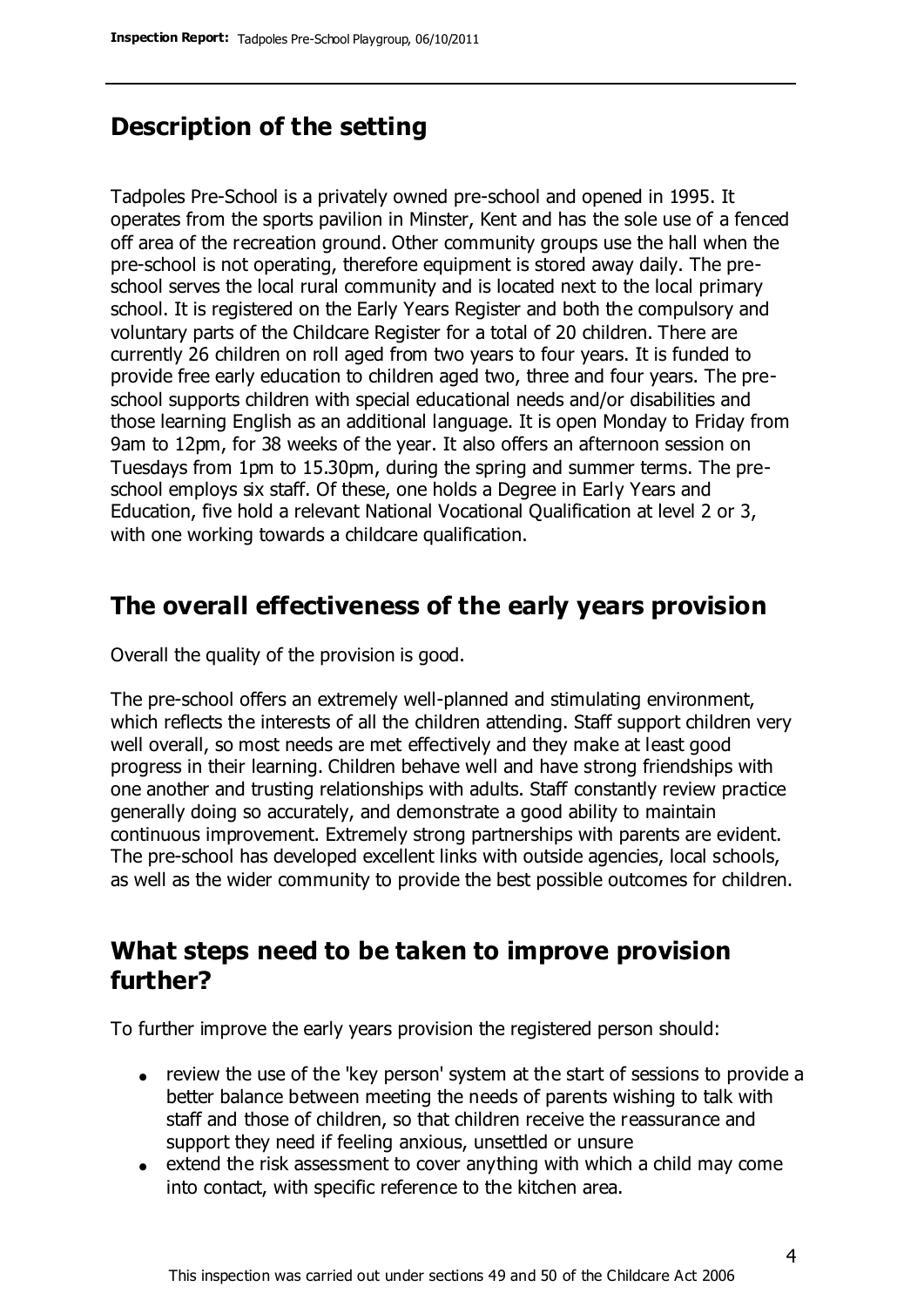# **The effectiveness of leadership and management of the early years provision**

Children are safeguarded well overall as staff implement stipulated policies and most procedures effectively. Staff have received safeguarding and paediatric first aid training and are aware of how to protect the children in their care well. The risk assessment is carried out effectively overall, but does not include all areas with which the children come into contact. There is no system to demonstrate to Ofsted that staff have informed parents of any medicines administered to children. Despite the weakness in written documentation, all staff are well aware of the potential hazards in the pre-school environment and minimise these effectively. Robust appointment procedures mean that all staff are cleared as being suitable to work with young children.

All staff are very dedicated to improving outcomes for children. They update their knowledge and expertise through acquiring new qualifications, and undertaking further training. Staff are encouraged to take on additional responsibilities in the pre-school and are actively involved in the self evaluation process. Clear and concise action plans are in place, which identify strengths and areas for improvement, well overall. Realistic and achievable plans have led to the preschool reviewing its learning environment. Staff have made changes to the roleplay area for example, introducing new dressing up clothes as well as a variety of other resources. This has resulted in a renewed interest in this area. Staff use observation effectively to record children's learning and development. Observations are used very well to inform planning, which helps to support all children in making good progress. They also record the children's well-being and involvement, enabling them to monitor how well the environment and activities are meeting the individual needs of the children. The start of sessions is busy as parents share information with their children's key persons. Most children cope well with this period and settle quickly, but some find this time unsettling and their particular requirements are not fully met,

Exceptionally well thought out resources and equipment stimulate children's imaginations and feelings of curiosity, as these are used most effectively to support learning. Children enjoy a wealth of opportunities to develop their skills in all areas of learning and development. Staff nurture and extend the children's enthusiasm to learn and explore the world around them. The staff have an extensive knowledge of the children and their families. Resources and activities reflect the backgrounds of the children as well as enabling them to learn about other cultures. All children make at least good progress, and demonstrate outstandingly good behaviour; older children support and help to look after younger friends.

The pre-school values the help and support it receives from outsides agencies. Highly effective lines of communications are in place to support all children and families in the pre-school who require additional help. Staff support children very well when moving on to school, with reception teachers visiting the pre-school and children going on reciprocal visits. Parents and carers are extremely satisfied with the way in which their children are cared for and the progress they make Parents' views and opinions are regularly sought through one to one discussions, regular meetings, and annual questionnaires. Parents feel part of the pre-school and are invited on outings as well as encouraged to come into sessions to help or bring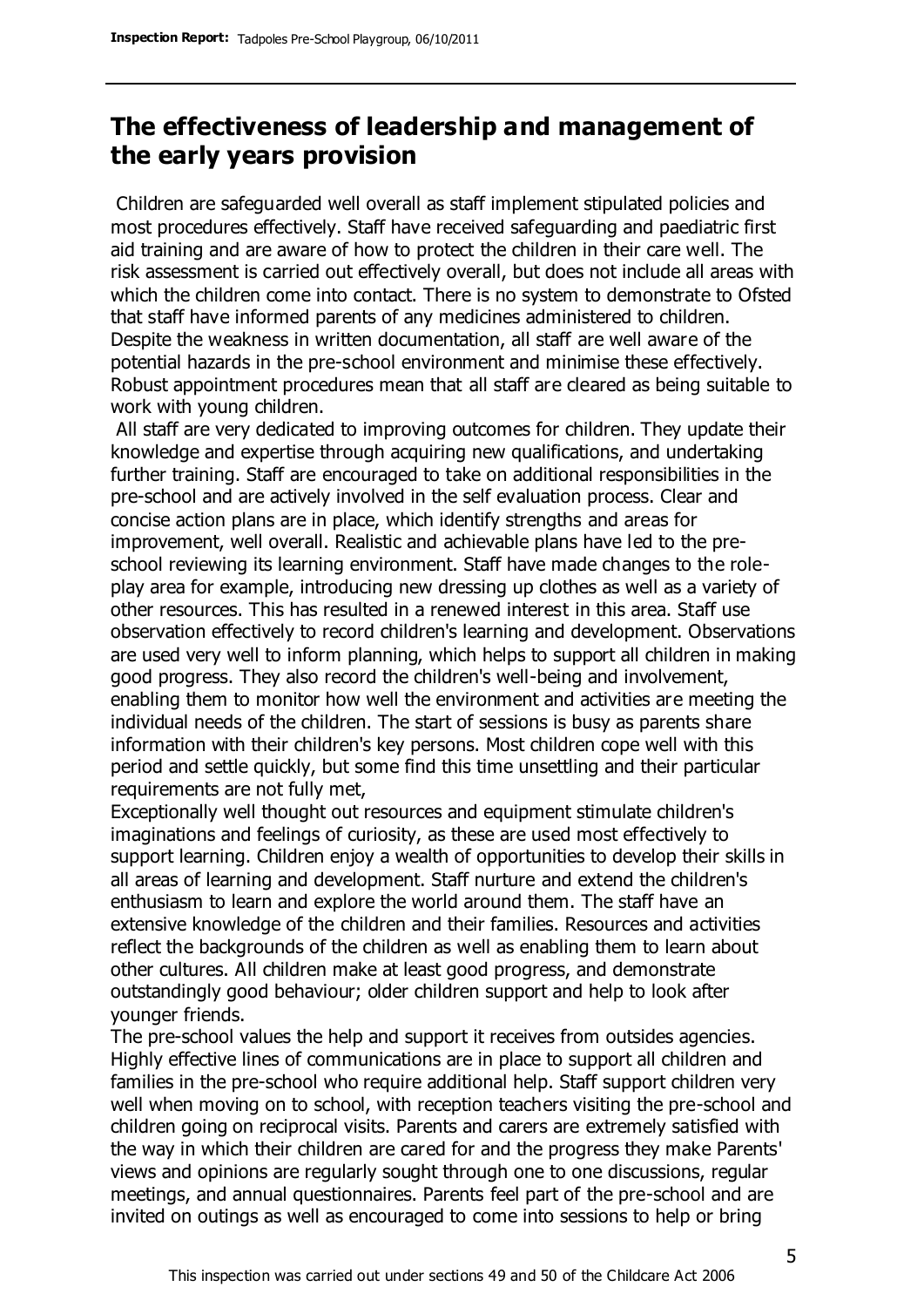along items of interest from home, such as a tractor and chickens.

# **The quality and standards of the early years provision and outcomes for children**

The children demonstrate exceptional capabilities in working both independently and with others. They chatter away to friends and themselves throughout the session, singing songs as they play, displaying high levels of well-being and contentment. Children are encouraged to look after their environment by helping adults to tidy up and put equipment away responsibly. Adults are supportive of all children, praising, and encouraging them throughout the session.

Staff observe children and allow them time to work things out for themselves, they know the children well and know when to step in and help. Children are encouraged to become actively involved in their learning by predicting outcomes: for example, children collect items to place in the water tray, predict if these will float or sink. Staff support the children very well, extending their learning by exploring whether things are heavy or light. Children's views are important to the pre-school and staff spend time including these in the planning. This is achieved through staff sitting with the children and discussing different activities they could plan for the following week.

The staff are extremely adept at incorporating literacy and numeracy in all planned and spontaneous events. For example, a sorting activity based on children's next stages of development enables connections between the number of objects and number symbols. While other children are introduced to numbers by counting steps as they climb to reach the slide. There are extensive opportunities for children to practice early writing both inside and out in the garden, with children exploring textures and making patterns in cornflour with their fingers. While inside, children make party invitations using different coloured paper and pencils. They also use a large sheet of paper on the wall to encourage the boys to embrace early writing on a larger scale. All activities support communication, language and literacy, as well as social skills with children interacting very well with each other to extend learning. Adults are positive role models, such as when washing their hands with the children before sitting down to eat. Snack time is a social experience where children are encouraged to make healthy choices about what they are going to eat. Children's independence is nurtured with all children having the opportunity to pour their own drinks. Adults sit with the children, catching up on the day's events. After the children have finished their snacks, they are responsible for taking plates and cups through to the kitchen for washing. The children are extremely competent and confident learners who enjoy the extensive challenges and experiences offered.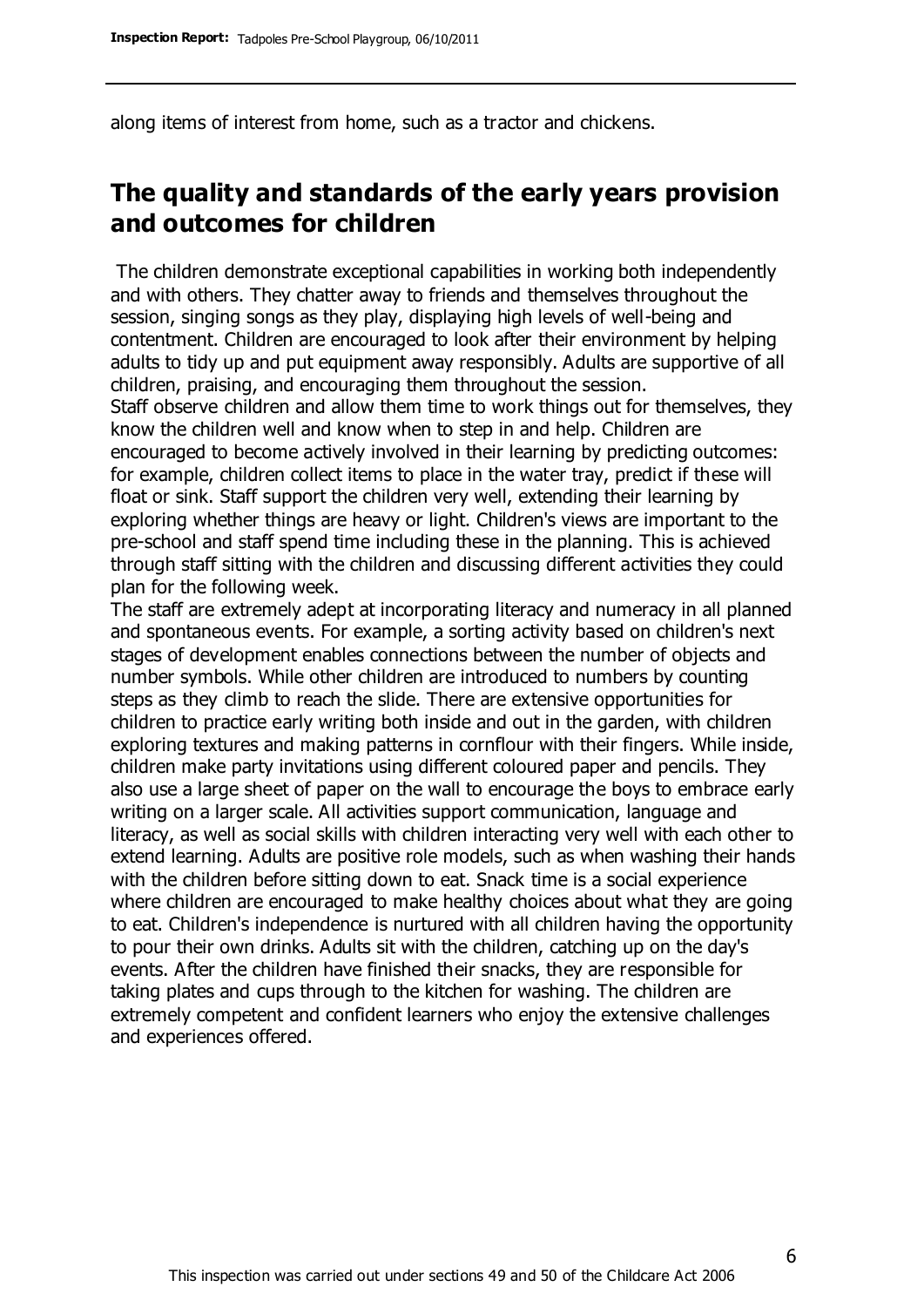# **Annex A: record of inspection judgements**

#### **The key inspection judgements and what they mean**

Grade 1 is Outstanding: this aspect of the provision is of exceptionally high quality Grade 2 is Good: this aspect of the provision is strong Grade 3 is Satisfactory: this aspect of the provision is sound Grade 4 is Inadequate: this aspect of the provision is not good enough

### **The overall effectiveness of the early years provision**

| How well does the setting meet the needs of the<br>children in the Early Years Foundation Stage? |  |
|--------------------------------------------------------------------------------------------------|--|
| The capacity of the provision to maintain continuous                                             |  |
| improvement                                                                                      |  |

#### **The effectiveness of leadership and management of the early years provision**

| The effectiveness of leadership and management of the             |  |
|-------------------------------------------------------------------|--|
| <b>Early Years Foundation Stage</b>                               |  |
| The effectiveness of leadership and management in embedding       |  |
| ambition and driving improvement                                  |  |
| The effectiveness with which the setting deploys resources        |  |
| The effectiveness with which the setting promotes equality and    |  |
| diversity                                                         |  |
| The effectiveness of safeguarding                                 |  |
| The effectiveness of the setting's self-evaluation, including the |  |
| steps taken to promote improvement                                |  |
| The effectiveness of partnerships                                 |  |
| The effectiveness of the setting's engagement with parents and    |  |
| carers                                                            |  |

## **The quality of the provision in the Early Years Foundation Stage**

The quality of the provision in the Early Years Foundation Stage  $\vert$  2

## **Outcomes for children in the Early Years Foundation Stage**

| <b>Outcomes for children in the Early Years Foundation</b>    |  |
|---------------------------------------------------------------|--|
| <b>Stage</b>                                                  |  |
| The extent to which children achieve and enjoy their learning |  |
| The extent to which children feel safe                        |  |
| The extent to which children adopt healthy lifestyles         |  |
| The extent to which children make a positive contribution     |  |
| The extent to which children develop skills for the future    |  |

Any complaints about the inspection or report should be made following the procedures set out in the guidance available from Ofsted's website: www.ofsted.gov.uk